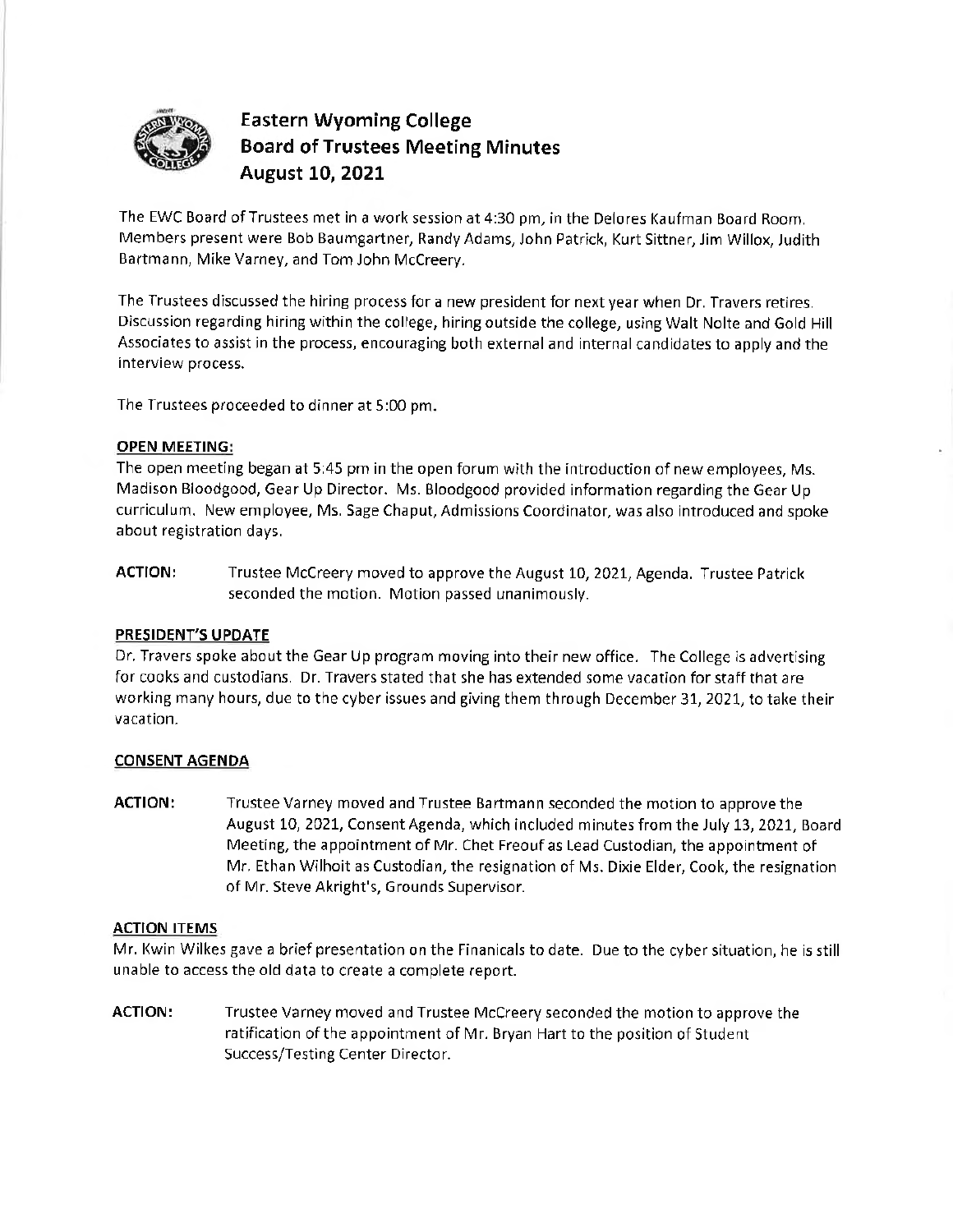**TABLED:** A motion was made by Trustee Patrick, and seconded by Trustee Mccreery to approve the contract for facility usage from Goshen County Fair Association. After discussion regarding the increased amount owed to the Goshen County Fair Association for the Facility Usage Contract 2021-2022, for [\\$37,150.00](https://37,150.00), it was decided that Trustee Adams would visit with Mr. John Ellis from the Fair Association to see about renegotiating the amount.

> Dr. Travers illustrated how the contract has steadily increase in the last five years to the exorbitant amount now. EWC needs to look at other options for next year's rodeo team and would like to work with the Foundation to set a plan in motion. There is room on the north campus for expansion, but an assessment study will be done to see what can be utilized.

> Trustee Patrick withdrew his motion to approve, and Trustee Mccreery concurred until more information could be obtained from Mr. John Ellis and renegotiations. Once Dr. Travers hears from Trustee Adams, she will send out an email to vote on the approval or disapproval of the contract.

Mr. Humphrey stated that the rodeo team starts practicing in August and this needs to be rectified as soon as possible. Roger stated that Coach Clark did not receive the contract in April as it says on the paperwork, and was received on or about July  $1^{st}$ .

- **ACTION:** Trustee Mccreery moved to approve, and Trustee Adams seconded the motion for the purchase and installation of a video conference package for classrooms in the ATEC Building from CAV Front Range, Iowa Audio Video/ Wisconsin Audio Video, for \$[102,109.64.](https://102,109.64) The initial down payment, for \$[65,844.77](https://65,844.77), and the final payment for \$[36,264.87](https://36,264.87), using CARES money.
- **ACTION:** Trustee Adams moved to approve and Trustee Varney seconded the motion for Dell Technologies Statement of Work for the estimated total of services for the retrieval of backup data for \$[127,600.00.](https://127,600.00) Dell has been working with EWC for two weeks attempting to get our systems unencrypted. This is anticipated total.

## **INFORMATION ITEMS**

- l. Mr. Roger Humphrey updated the Board on Academic and Student Services. Roger presented a PowerPoint presentation on data regarding the pre-registration, enrollment projections, housing occupancy projections, move in dates, new student orientation, student senate elections, club rush, and the first Volleyball game on August 20<sup>th</sup> in Trinidad, Colorado. Other discussions pertained to finalizing schedules, focusing on HLC areas, faculty assignments, adjunct instructors, and new faculty orientation on Aug. 12-13, 2021.
- 2. Dr. Margaret Farley updated the Board on the Douglas Campus. Margaret spoke about her written report, and Friday being the final registration day for Douglas. There are 11 new students in Gunsmithing and 8 students for the night Nursing cohort. Banner is mandating that students must have vaccinations for clinicals in Wheatland and Casper.